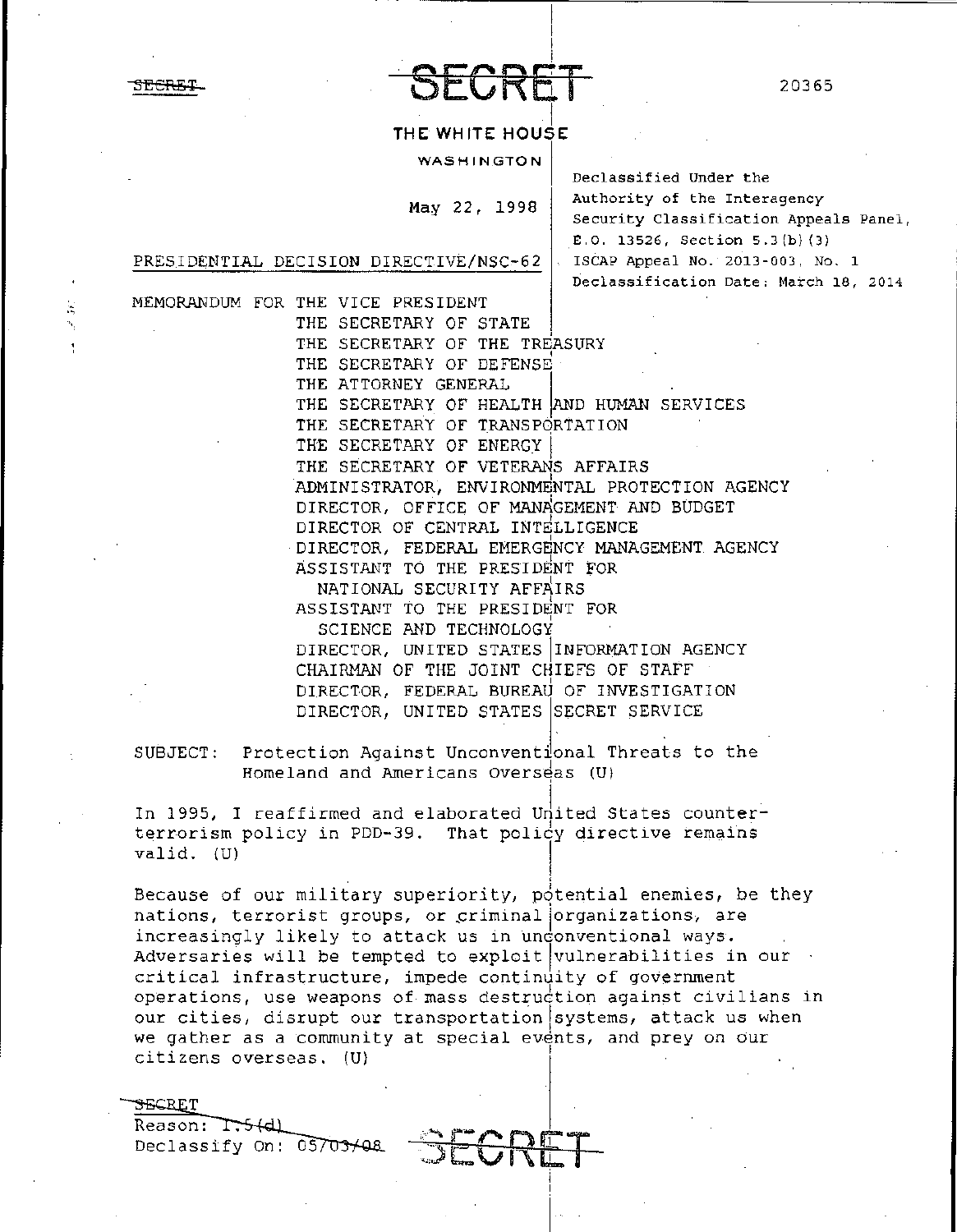As this cluster of threats matures in the coming century, I am determined that we will be prepared to deter them, prevent them, or, if necessary, limit the damage they can inflict. Success requires that we recognize the common nature of these threats, the need for an integrated response, and, in the case of critical infrastructure protection, the importance of a publicprivate partnership. (U)

**RET** 

# Successes and Remaining Challenges (U)

Current policy has led to substantial success:

-- an increased rate of renditions, apprehensions and convictions of terrorists;

-- a significant expansion of counterterrorism legislative authorities;

-- a large increase in counterterrorism funding with consequent improvement in capabilities at FAA, FBI, and CIA;

-- important progress in counterter rorism planning, particularly in the areas of consequence management (FEMA, EPA and PHS) and WMD preparedness;

-- elevating the place of terrorism as an important item on the diplomatic agenda, especially as it affects other countries'. relations with Iran, Libya, and Sudan;

-- improved anti-terrorism force protection within DOD;

-- expansion of assistance to, and cooperation with, other democracies threatened by terrorism, including Israel; and

-- routinizing the management of counterterrorism through PDD-39 and the creation of a professional, trained and coordinated interagency cadre. (U)

Yet the threats posed by potential adversaries in the twentyfirst century are changing, in nature and scope:

-- States and state-sponsored groups, knowing that they cannot defeat us in a conventional military confrontation, may seek to engage in asymmetrical assaults on our vulnerabilities at home and abroad through terrorism, use of weapons of mass destruction and cyber warfare.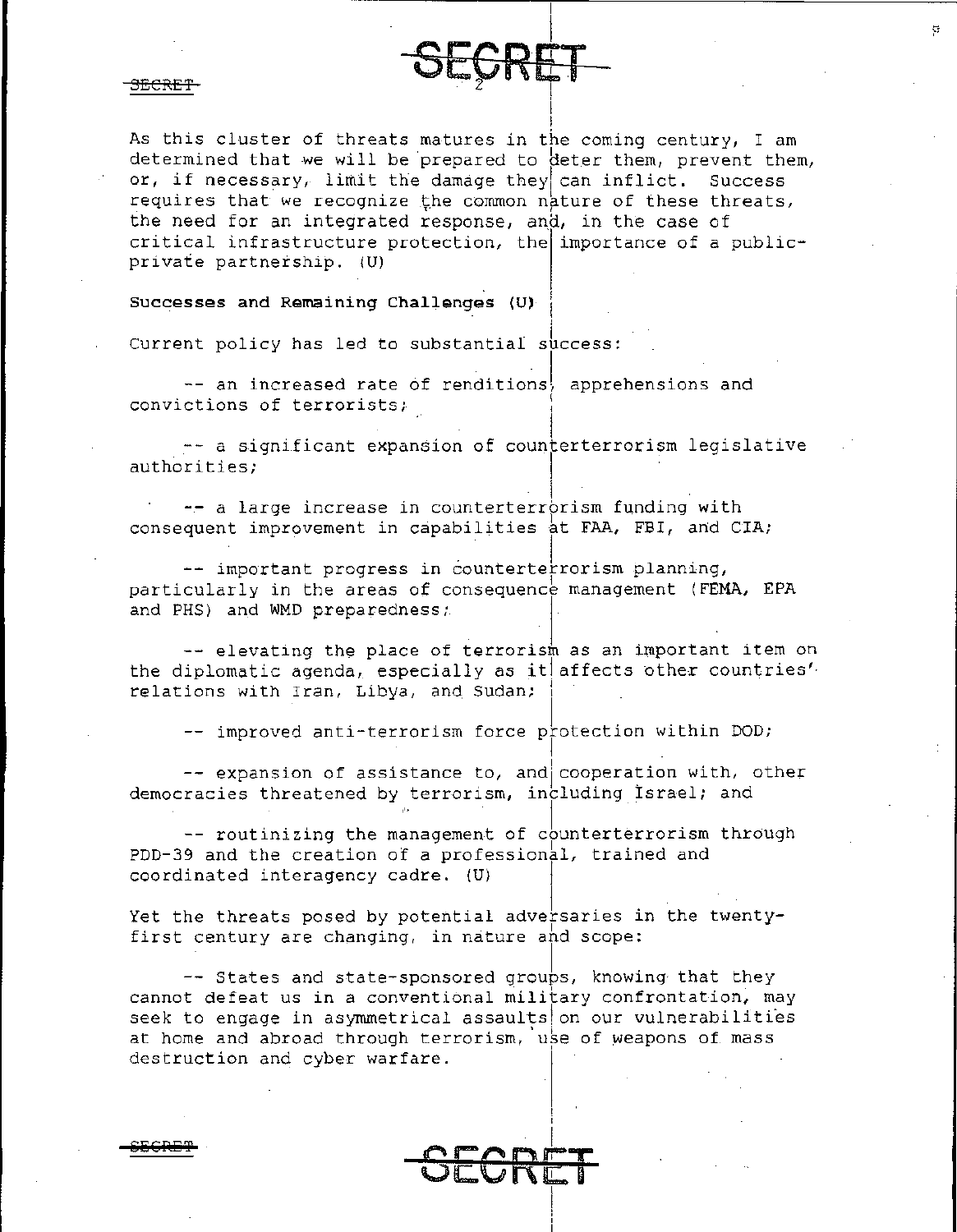i **OECRE'l?** 

**SECRE'f** 

-- The attack on the Tokyo subway demonstrated that terrorists seek and have used weapons of mass destruction (chemical, biological, or radiological devices) to increase the destructiveness of their acts.

 $c$ ran $=$ 

I

**UICTET** 

 $\sim$  Civil defense and continuity of government programs developed during the Cold War have been llargely dismantled or downsized. Few American cities are·prepared to deal with an incident involving weapons of mass destruction, or even largescale conventional attacks such as the World Trade Center or Oklahoma City bombings.

-- Advances in encryption technology threaten the ability of law enforcement agencies to detect and prevent terrorist <sup>I</sup>acts. I

-- Our critical infrastructure is pecoming more reliant upon information and computer-based technologies that are vulnerable to covert attack by terrorists or other hostile groups. (U)

Meanwhile, the bombings of U.S. military facilities in Saudi Arabia and the murders in Karachi remind us that Americans remain the target of capable terrorists and signal the urgent need to reduce our vulnerabilities to such "traditional" 1 threats. (U)

### **Program Objectives and Responsibilities (U)**

To address these changes in the continuing danger from unconventional threats, I hereby direct an integrated program to increase our effectiveness in countering these threats and to prepare to manage the consequences of attacks against U.S. citizens or infrastructure. All of these programs will be carried out in full compliance with app 1 licable law and existing procedures governing the activities of the agencies involved. (U)

Lead Agencies responsible for programs supporting our security and counter-terrorism policy should designate a Senior Program Coordinator who will be responsible for coordinating these programs within the U.S. Government, and identifying goals and milestones. (U)

1. Apprehension, Extradition, Rendition and Prosecution: Foreign terrorists who violate U.S. laws will be apprehended and tried, no matter where they hide and no matter how long it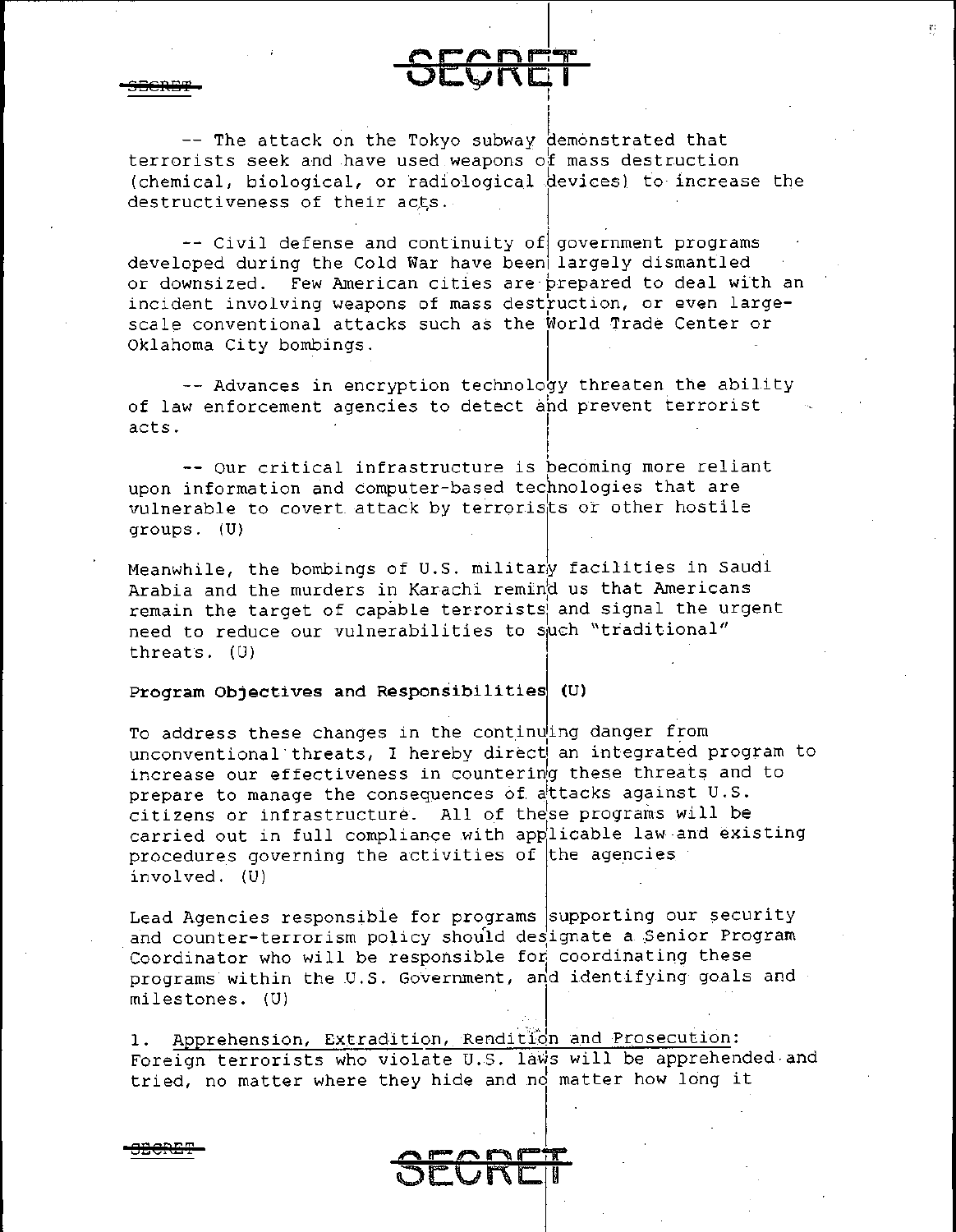takes. The Justice Department is the lead agency for this program. In pursuing extradition and  $\sharp$ endition, the Justice Department will act in coordination with the State Department. (U)

 $--$  Other departments will make assistance to these Justice Department efforts a top priority and will budget and structure priorities accordingly. The Intelligence Community will maintain collection and capabilities to support apprehensions. The Defense Department will, if requested, provide nonreimbursable transportation in suppdrt of renditions to the extent permitted by law. The State Department will ensure that at the top of our bilateral agenda with other governments, especially those that harbor terrorists, is action against those that threaten or have attacked U.S. interests and cooperation on<br>apprehension, prosecution, extradition, or rendition. apprehension, prosecution, extradition, or rendition. I

 $-$  The Justice Department will identify the highest priority pending foreign terrorist apprehensions, and the FBI, in coordination with CIA and the State Department will develop plans for their rendition.  $\mathbb{R}$ 

2. Disruption: Foreign terrorists who pose a credible threat to the United States and its citizens will be subject to preemption and disruption abroad, consistent with U.S. laws. CIA is the lead agency for this program.  $\aleph$ 

-- Disruption program plans and specific actions will be developed and coordinated for interagency approval in accordance with existing procedures.  $\overline{15}$ 

-- Other departments with relevant capabilities (such as Treasury on financing) will contribute expertise and assets to this program.  $\mathbb{S}$ 

3. International Cooperation: The goad of zero tolerance for international terrorism will guide bilateral and multilateral efforts to eliminate sanctuaries, penalize states that sponsor terrorism, and assist friendly states  $v^{\dagger}_\mu$ ctimized by terrorism. The State Department is the lead agency for this program, which will combine the following elements:

-- Support for efforts to obtain the extradition or other rendition of indicted terrorists. All programs and activities conducted abroad will be implemented inj full compliance with existing Chief of Mission authorities.

EFGRET CECDET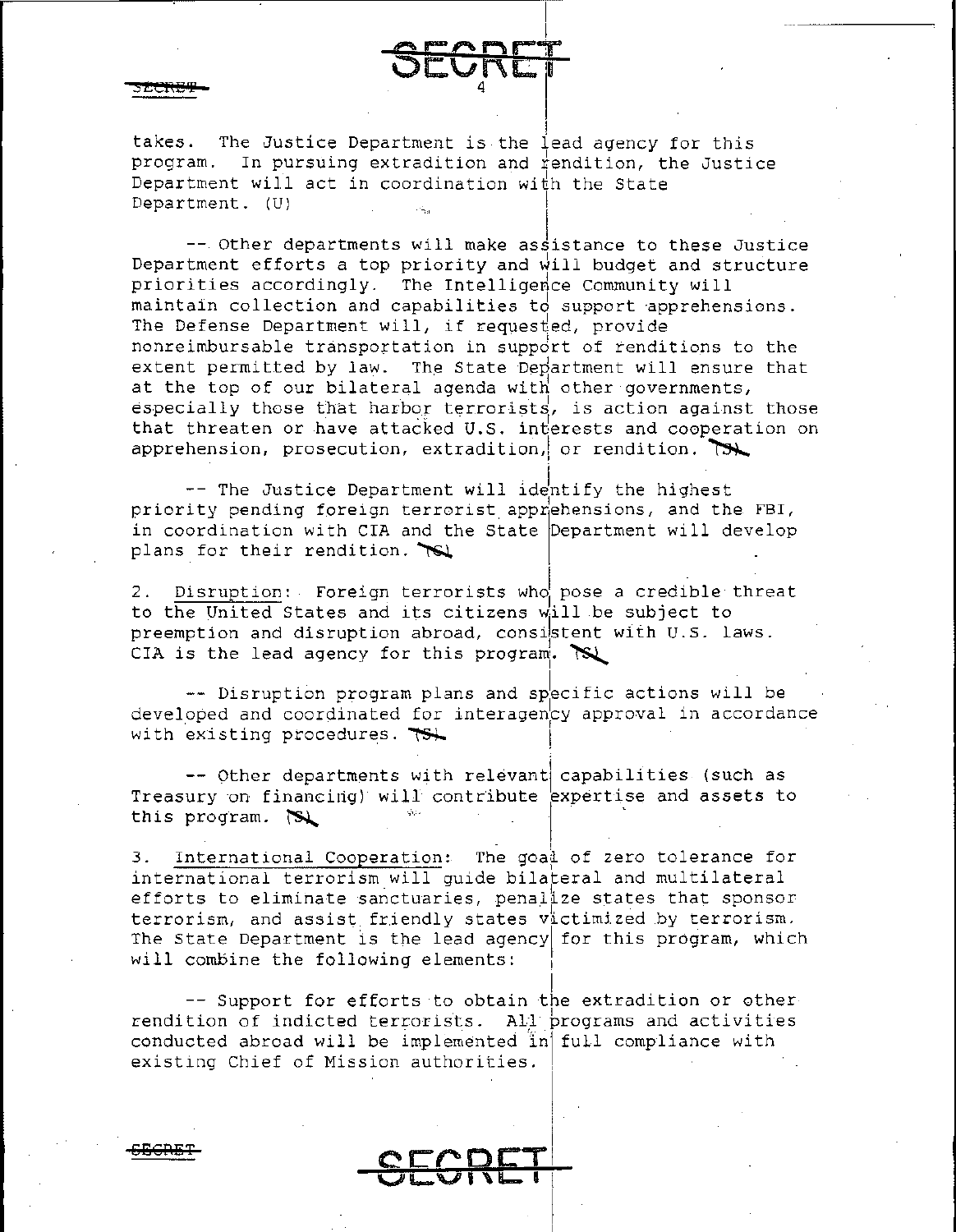-- Adoption and implementation of the eleven major international conventions on terrorism will be a major foreign policy priority.  $\infty$ 

<u>SRET</u>

The State Department shall be responsible for coordinating with relevant agencies all assistance related to international terrorism. The State Department shall also maintain, in coordination with the Interagency Intelligence Committee on Terrorism (IICT) and the Office of Science and Technology Policy. through the National Science and Technology Council, a robust international research, development, and procurement effort for counter-terrorism technologies.

Preventing Terrorist Acquisition of Weapons of Mass Destruction: To reflect the importance of efforts to prevent terrorists from acquiring weapons of mass destruction (WMD), I reiterate PDDs 39 and 41, which require;

-- The U.S. Government will work through interagency efforts with other nations to reduce or eliminate WMD; to safeguard such weapons, their components, and precursors; to prevent further WMD proliferation and to ensure that such weapons, their components and key precursors, do not come into the possession of terrorists. We will maintain a robust capability to respond to crisis situations involving the threat or use of WMD by terrorists. With NSC coordination, State, DOD, DOE, Treasury, Commerce, HHS, FBI, and CIA will continue to direct components of this overall effort and to provide the necessary programmatic support. I reiterate the importance of ensuring support to HHS and DOJ and other agencies, to implement and enforce safequards and procedures to assure that select infectious agents and toxins are acquired, stored, transferred, or used only for legitimate scientific purposes and not for other non-approved purposes nor by terrorists as WMD. TS

5. Consequence Management for Terrorist Incidents: If, despite our efforts, a terrorist incident occurs in the United States, the Federal Government will respond rapidly, working with state and local governments, to restore order and deliver emergency assistance. The Department of Justice, acting through the FBI, will be the lead agency for operational response to a weapon of mass destruction incident. FEMA is responsible for preparing for or responding to the consequences of a WMD incident, with participation by PHS (health/medical), EPA (hazmat/ environmental) and DOE (radiological), as necessary. When the Attorney General, acting on the advice of the Director, FBI, and

FCRE I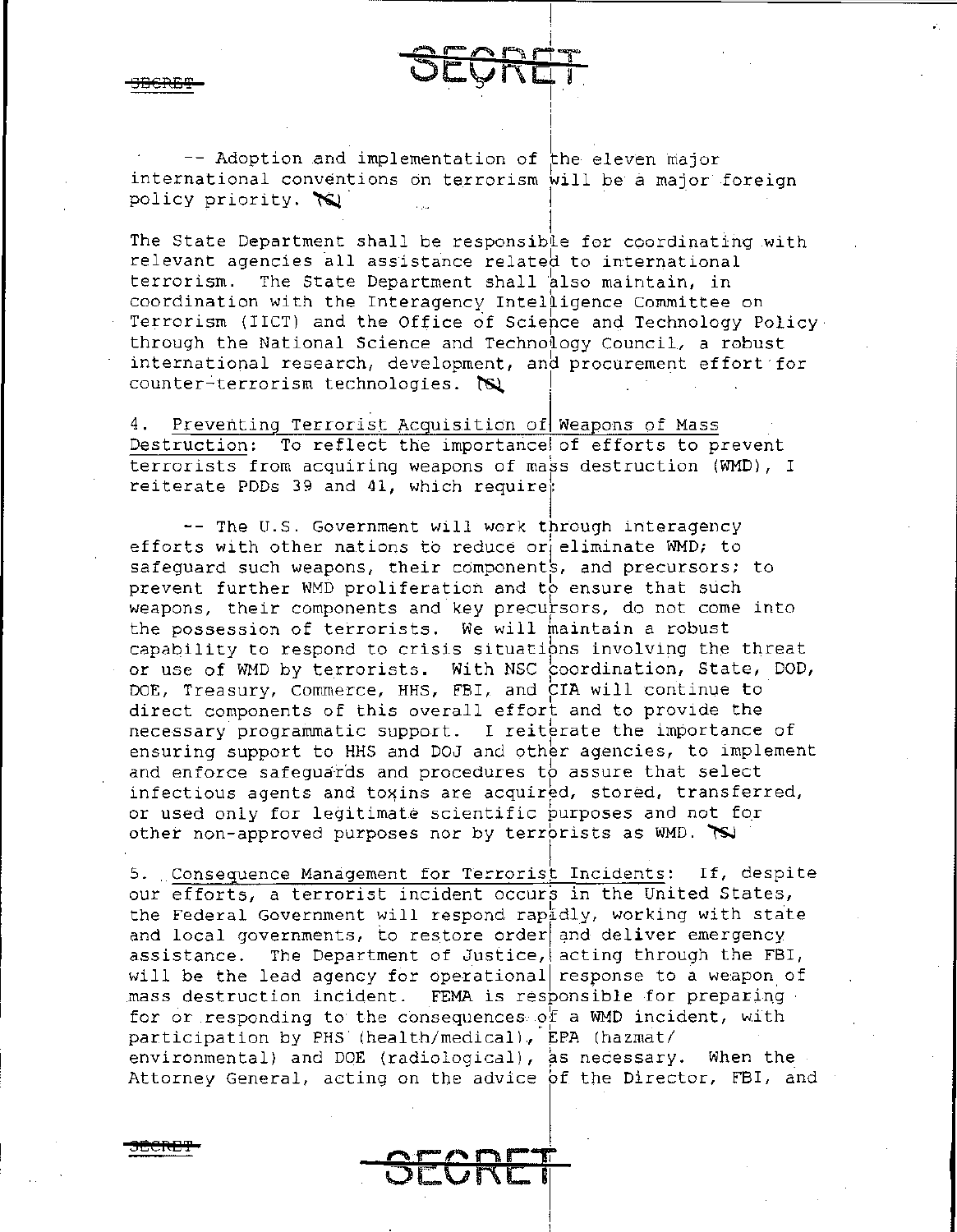in coordination with the Director, FEMA, determines that the incident or threat of an incident has subsided, lead agency responsibility may be transferred to FEMA. (U)

For consequence management of terrorist incidents outside of the United States, initial U.S. efforts will be coordinated through the Foreign Emergency Support Team (FEST) led by the State Department, and with its Consequence Mahagement Response Team  $(CMRT)$ ,  $(U)$ 

Our domestic goal is to build a capability in 120 major cities for first responders to be able to deal with incidents involving weapons of mass destruction by 2002. Toward that end, several departments will participate in a coordinated program in conjunction with local and state response authorities. The

-- DOD, in coordination with the DOJ/FBI, FEMA, PHS, DOE, and EPA, will provide training to metropolitan emergency responders and will maintain military units (active and reserve components) to serve as augmentation forces for weapons of mass. destruction consequence management and to help maintain proficiency of local emergency responders through training. To

-- DOE will plan for and provide emergency responder training for nuclear, radiological incidents; EPA will plan for and provide emergency responder training for hazardous materials and environmental incidents. Tex

-- HHS (PHS) will be the lead agency to plan and to prepare for a national response to medical emergencies arising from the terrorist use of weapons of mass destruction. HHS, with the support of other Federal agencies, will provide enhanced local response capabilities through the development of Metropolitan Medical Strike Teams systems; will develop and maintain the National Disaster Medical System (NDMS), including the National Medical Response Teams; will work with DOD to ensure deployability of NDMS response teams, supplies and equipment; and, working with the Department of Veterans Affairs, ensure adequate stockpiles of antidote and other necessary pharmaceuticals nationwide and the training of medical personnel in NDMS hospitals. (U)

-- DOJ, in coordination with DOD, FEMA, EPA, and DOE, will provide personal protective equipment, detection and diagnostic instruments, on a selective basis, to state and local law enforcement agencies.  $\overline{\mathbb{S}}$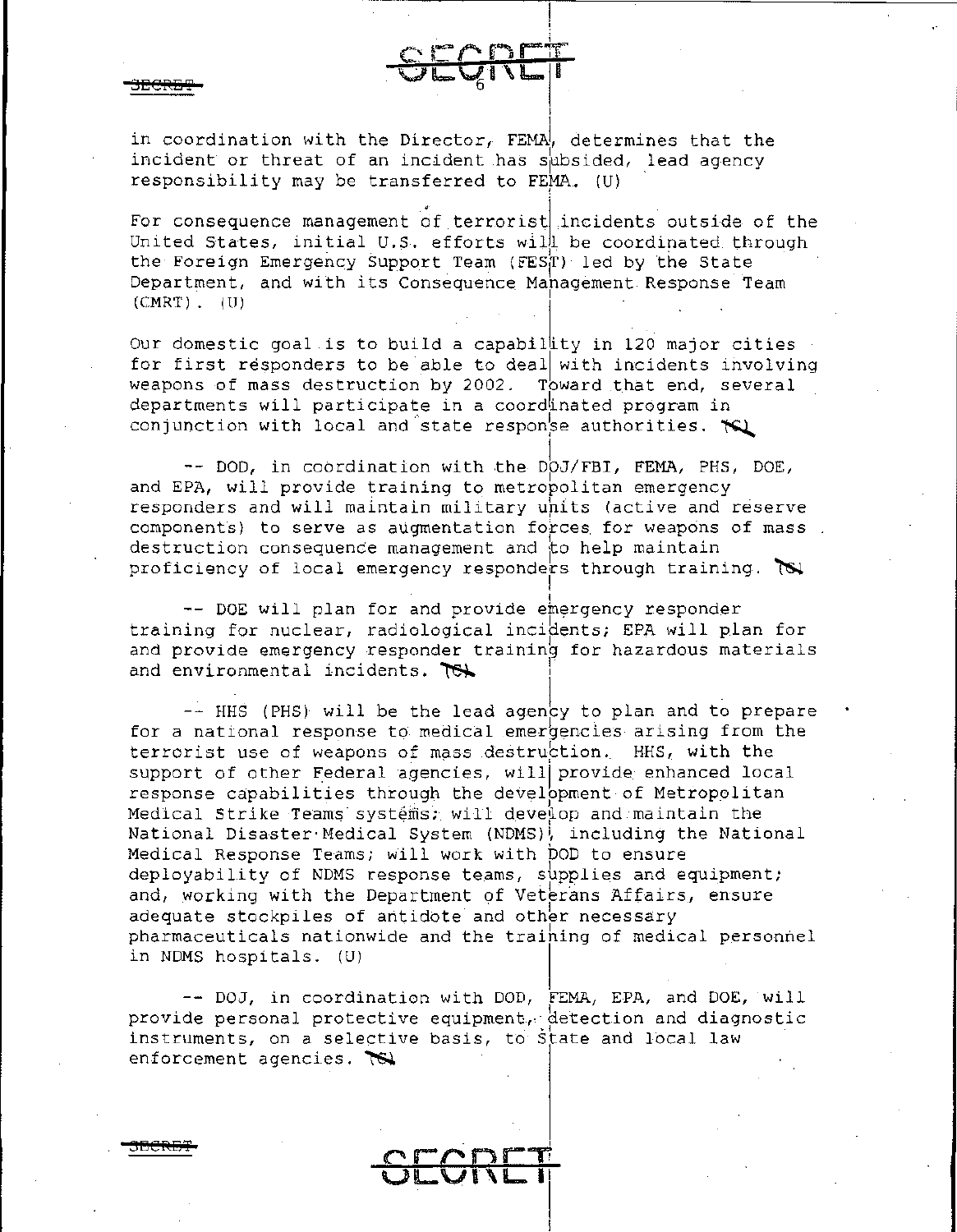Coordination of this overall effort will be effected through an interagency WMD Protection Group. (U)

б. Transportation Security: I accepted and expect the full implementation of the recommendations of the White House. Commission on Aviation Safety and Securaty. The Department of Transportation is the lead agency for this program. (U)

-- Funding for the timely implementation of the White House Commission on Aviation Safety and Security recommendations will be reflected in Administration budget requests. (U)

-- As technology advances and the threat evolves, DOT will ensure that our technologies and procedures keep pace. Toward that end, the DOT will coordinate, in cooperation with NSTC, an interagency research and development program on transportation security. With respect to aviation security, DOT will periodically review whether additional measures beyond those in the Commission Report are required. As a first step, the FAA will develop and implement a more rigorous system for air cargo inspection, to include use of private verification and inspection firms. Parallel measures will be researched, developed, and deployed to improve the security of ground and maritime transportation. TSL

-- In addition, the Department of Transportation is responsible for dissemination of aviation security information, in coordination with State, as appropriate. (U)

7. Protection of Critical Infrastructure and Cyber Systems: We will minimize the risk from attacks on our critical infrastructure and cyber systems, whether the attackers are nations, groups, or individuals. We will also be prepared to deal with the consequences of such attacks. (U)

Therefore, having reviewed the recommendations of the presidential Commission on Critical Infrastructure Protection, I am issuing a complementary directive on our policy toward protection of our critical infrastructure. (U)

8. Continuity of Government Operations: Attacks by nations or groups will not be permitted to disrupt the functioning of either the constitutionally mandated functions of the Federal Government, nor the operation of its critical components.

-- As outlined in Executive Order 12656, every department and agency will be able to rapidly and effectively transition

SECRE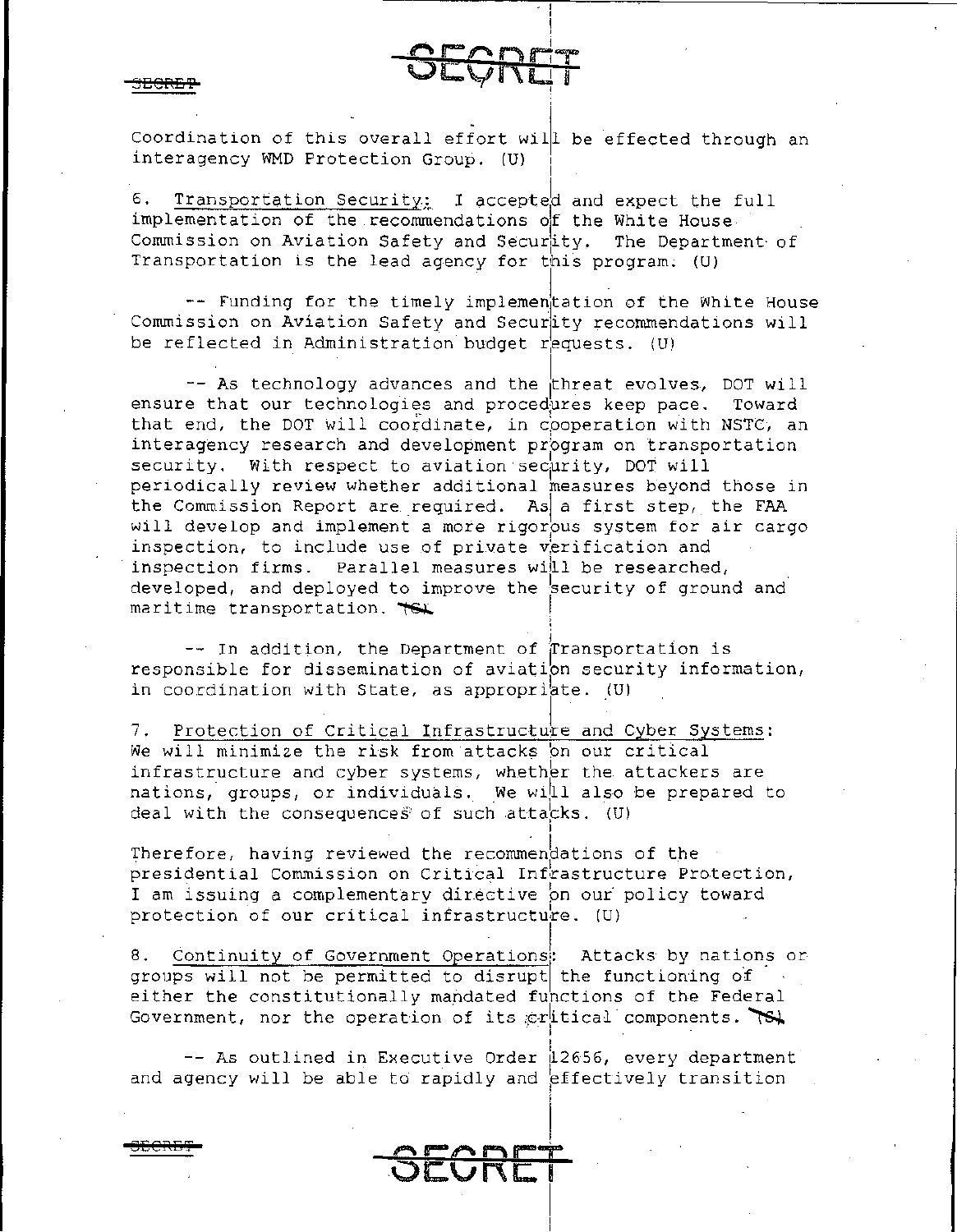**8EG'Ii1ET** 

from routine operation to emergency operations of vital functions following an attack that incapacitates its headquarters, key facilities, or leadership.  $(U)$ 

-- In particular, agencies will ensure that key counterterrorism staff can operate in .low to mid-level WMD contingencies by providing protective equipment and transportation to a rapidly accessible relocation site.  $\infty$ 

I

r

 $\overline{\phantom{a}}$ *t"'.* r-,...,\_ ~ r-:'T OCQRET

 $\frac{1}{2}$ 

 $-$  The National Security Advisor will submit for my review and approval a draft of an updated and  $comprehensive$ Presidential Decision Directive on Enduring Constitutional Government that takes into account the terrorist and . unconventional threats, and requires continuity of operations capabilities by all departments and agencies as a foundation for continuity of government for the future.  $\leftarrow$ 

I 9. Countering the Foreign Terrorist Threat in the U.S.: Foreign terrorists will not be allowed to enter the United States and the full force of legal authorities will be used to remove foreign terrorists from the U.S. and to prevent fundraising within the u.s. to support [foreign terrorists. The Justice Department will be the lead agency for this program.  $\forall Q$ 

-- Visa applicants that pose a ter rorist threat will be identified and denied entry into the United States. The State Department, Justice Department (FBI and INS), and CIA will ensure that information about such persons, including their aliases, is collected and disseminated in a timely manner to deny them entry into the United States.  $\infty$ 

-- The State Department will work closely with other governments to adopt and implement standards for travel .. documentation. Such documents should be computer readable, tamper resistant, and difficult to counterfeit.  $\mathcal{R}$ 

-- Justice (INS and FBI) and State! will develop a strategy, to be implemented by DOJ (INS and FBI), to limit the duration of stay of students from terrorism list countries, to track them while they are in the U.S. and to know when they depart. In addition, State and DOJ, together with the Commerce Department and Defense Department, will determine how best.to prevent foreign students whose studies are sponsored by terrorist list countries from acquiring WMD-related knowledge in the United States.  $\infty$ 

<u>oran - 1</u>

 $\Omega$ 

I ! l

|<br>|<br>1974

 $\mathbf i$  .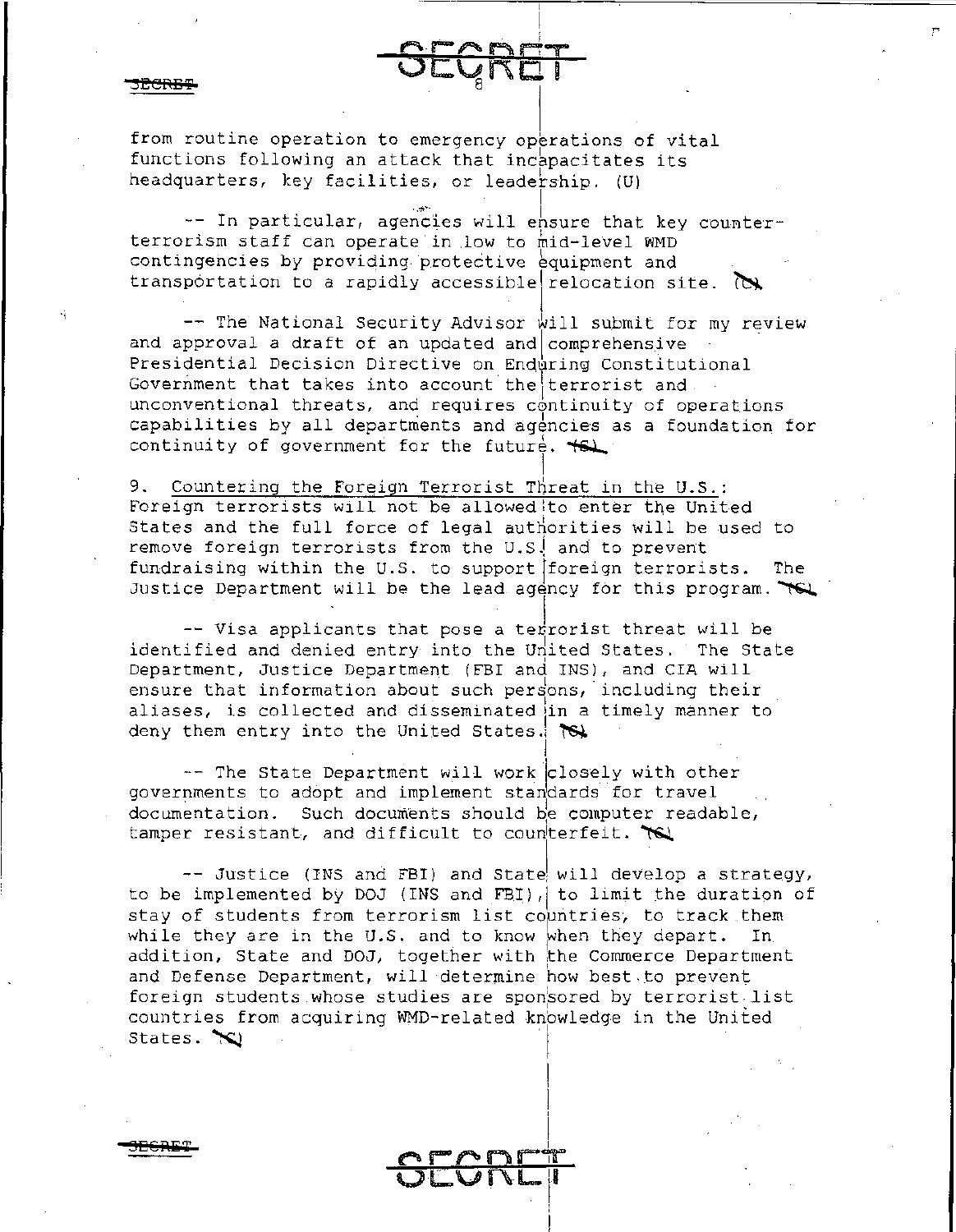BERBT 9

-- Justice will ensure that, in accordance with PDD-9, alien smuggling rings are disrupted and disbanded, and will, in particular, thwart attempts to smuggle potential terrorists into the United States.

 $GRET$ 

-- Justice, using removal procedures, including the Alien Terrorist Removal Court, will seek to swiftly remove alien terrorists from the United states and will detain them awaiting removal proceedings. The Administration will again seek legislation clarifying the definition of ~engaging in terrorist activity" to better facilitate exclusion and removal of alien terrorists under the immigration laws.  $\leftarrow$ 

-- The Secretary of State, in consultation with the Attorney General and Secretary of the Treasury, will designate foreign terrorist organizations that are prohibited by law from raising funds in the United States. In addition, Justice and Treasury will work to prevent such activities.  $E.D. 13526. 1.4(c)$ 

# $\leftarrow$  E.O. 13526, 1.4(c)

-- The DCI will work to support the Secretary of the Treasury in developing usable information for the designation by Treasury, in consultation with the Attorney General and Secretary of State, of entities and individuals of foreign terrorist organizations that are located in foreign jurisdictions, particularly in those countries that are not state sponsors of terrorism. (U)

10. Protection of Americans Overseas: The first duty of government is the protection of its citizens. That duty extends to Americans abroad, whether they are traveling in an official or private capacity. (U)

-- The State Department, through its chiefs of mission, will be responsible for ensuring the security of personnel associated with diplomatic and consular posts abroad, including DOD personnel subject to the force protection responsibilities of the chiefs of mission pursuant to the DOD/State Universal MOU, and for programs to preserve the safety of private U.S. citizens abroad. U.S. citizens should be adequately warned of the danger of terrorist attack, advised regarding precautionary measures and afforded appropriate assistance and protection. (U)

-- The Secretary of Defense, through geographic CINCs, will be responsible for force protection of CINC-assigned forces and those DOD personnel for whom the Secretary of state has

SECRET-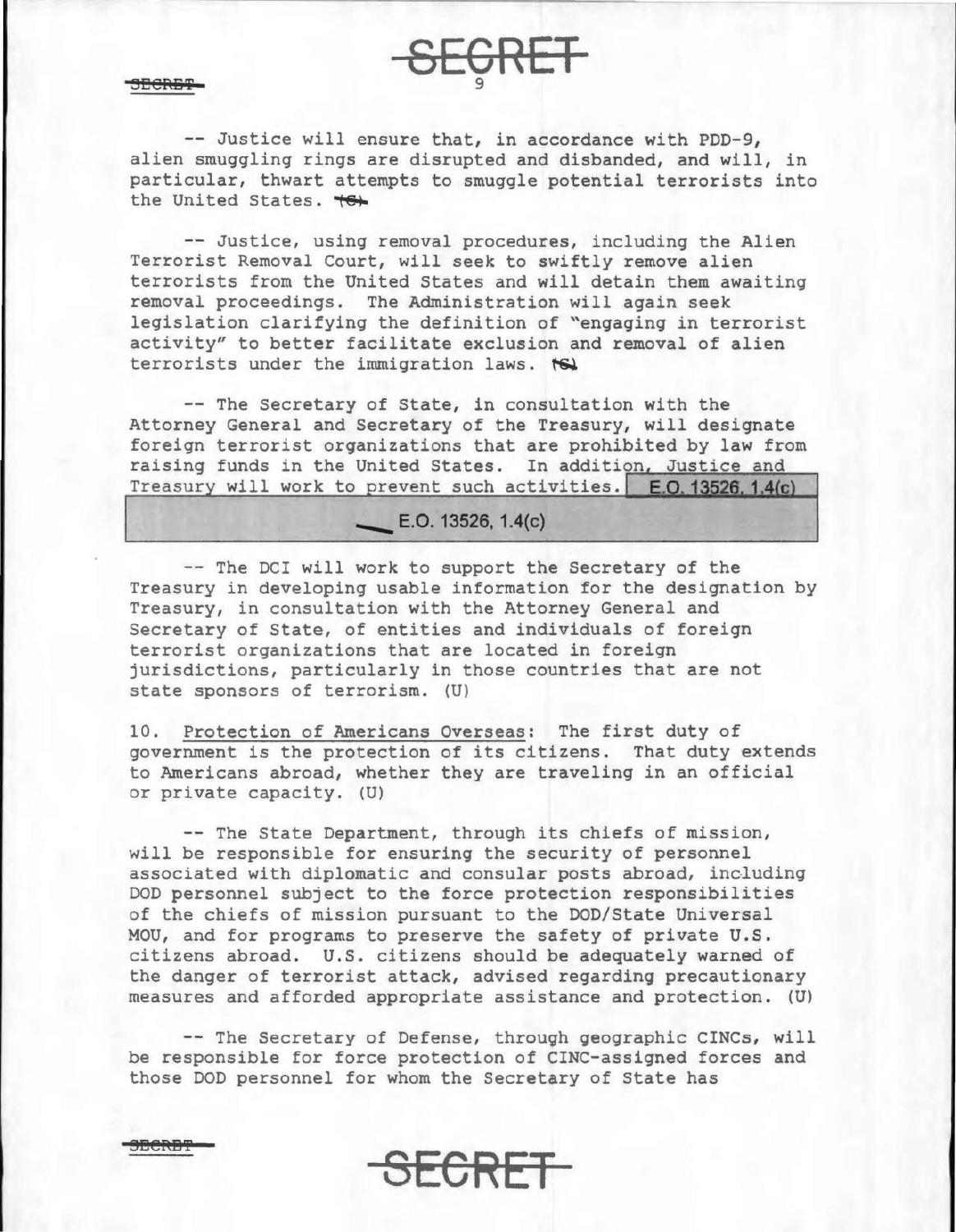delegated force protection responsibility to DOD under the Memorandum of Understanding between the Departments of State and Defense on Security of DOD Elements and Personnel in Foreign Areas (the Universal MOU).  $(U)$ 

## ADDITIONAL CAPABILITIES

In addition to the programs described above, the national counter-terrorism effort requires the following elaboration to the quidance in PDD-39. (U)

National Special Security Events: Scores of special events 1. receive Federal protection annually. (Some of these, such as Presidential nominating conventions, Presidential Inaugurations, Presidential Summits, State of the Union addresses and Olympic games have a national significance and could attract unconventional attacks.

The interagency Counter-Terrorism and Security Group (CSG) shall notify the Attorney General and Secretary of the Treasury of events when it believes they should designated a "National Special Security Event." The Attorney General and Secretary of the Treasury are required to agree on the designation.  $\mathbb{R}$ 

I have decided that for such National Special Security Events, the full protective and consequence management capabilities of the Federal Government shall be available as necessary, including those of both the FBI and the Secret Service.  $TS\$ 

Lead Agency responsibilities shall be as follows:

The FBI will be the lead agency for intelligence, crisis FBI. management, hostage rescue, counter-terrorism (except as noted below regarding Secret Service protective anti-terrorism measures and counter-terrorism assets) and its statutory Federal criminal investigations. The FBI will identify and coordinate appropriate anti-terrorism measures and FBI counter-terrorism assets (including, when necessary, DoD assets) that will be needed to perform its lead agency responsibilities. The USSS will coordinate its activities regarding security design/planning and implementation with the FBI. The FBI will also identify and coordinate its measures and assets to effect consequence management planning, coordination, and transition from the crisis management phase to consequence management by FEMA. TO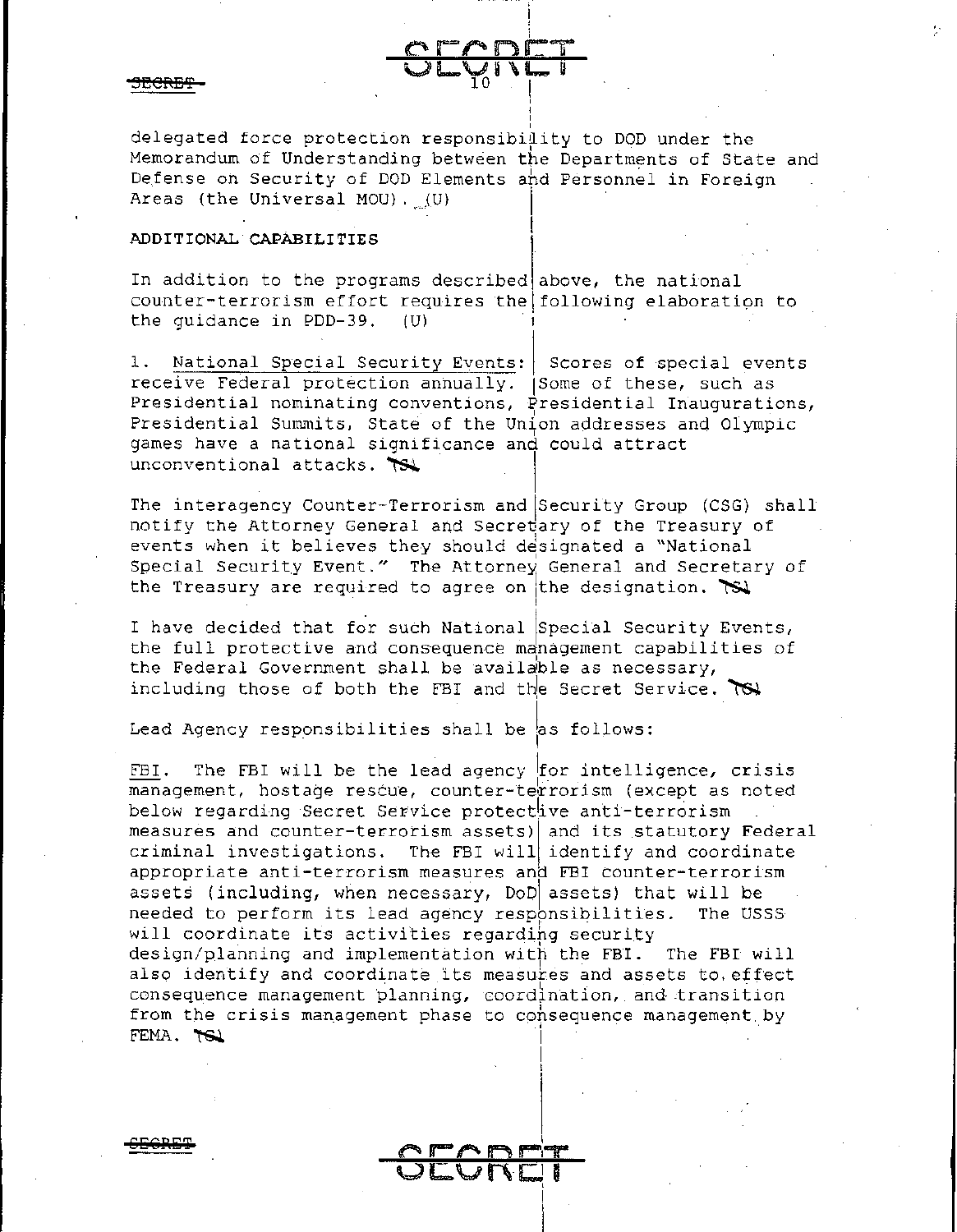3Berbt

FEMA. FEMA shall be the lead agency for consequence management planning and coordination. Transition from the crisis management phase to the consequence management phase shall be as agreed by the Attorney General, the FBI Director and the FEMA Director, or their designees.  $\leftrightarrow$ 

**SE6RET** 

The U.S. Secret Service. The Secret Service shall be the lead agency for security design/planning and implementation, and will identify and coordinate the appropriate Secret Service antiterrorism measures and counterterrorism assets (and, if necessary, the assets of other agencies in mutual agreement with those agencies) that will be needed to effect the overall<br>security requirements (including  $\begin{bmatrix} 6 & 0.13526 & 1.4(a) \end{bmatrix}$ security requirements (including

| E.O. 13526, $1.4(g)$ |                      |
|----------------------|----------------------|
| E. O. 13526. 1.4(q)  | and other activities |

required by their statutory Federal criminal investigations.)  $\leftrightarrow$ 

The FEMA Director, U.S. Secret Service Director, and FBI Director shall ensure that their respective lead agency responsibilities are fully coordinated and effectively implemented. Unless mutually agreed upon between the Directors or their designees, the Secret Service and the FBI will maintain full command and control of their respective agency assets in all circumstances and incidents.

Defense, State, Energy, HHS, Transportation and EPA shall, consistent with their authorities and appropriations, make available specialized units in support of security operations, crisis management, and consequence management.  $\leftarrow$ 

The Attorney General and Secretary of the Treasury, in cooperation with other concerned Principals including the Director/OMB, should within 120 days submit for my approval a plan to implement this decision. The plan should, inter alia,  $cover:  $LC1$$ 

-- Command/control arrangements of the FBI, Secret Service, FEMA, DOD and other relevant agencies;  $\leftarrow$ 

-- how to achieve quickly an air space security capability centered on the enforcement arms of the Treasury (U.S. Secret Service and U.S. Customs Service);  $\leftrightarrow$ 

-- any required changes in funding and/or legislative authorities. (U)

15El€P\13'f **SE6REI**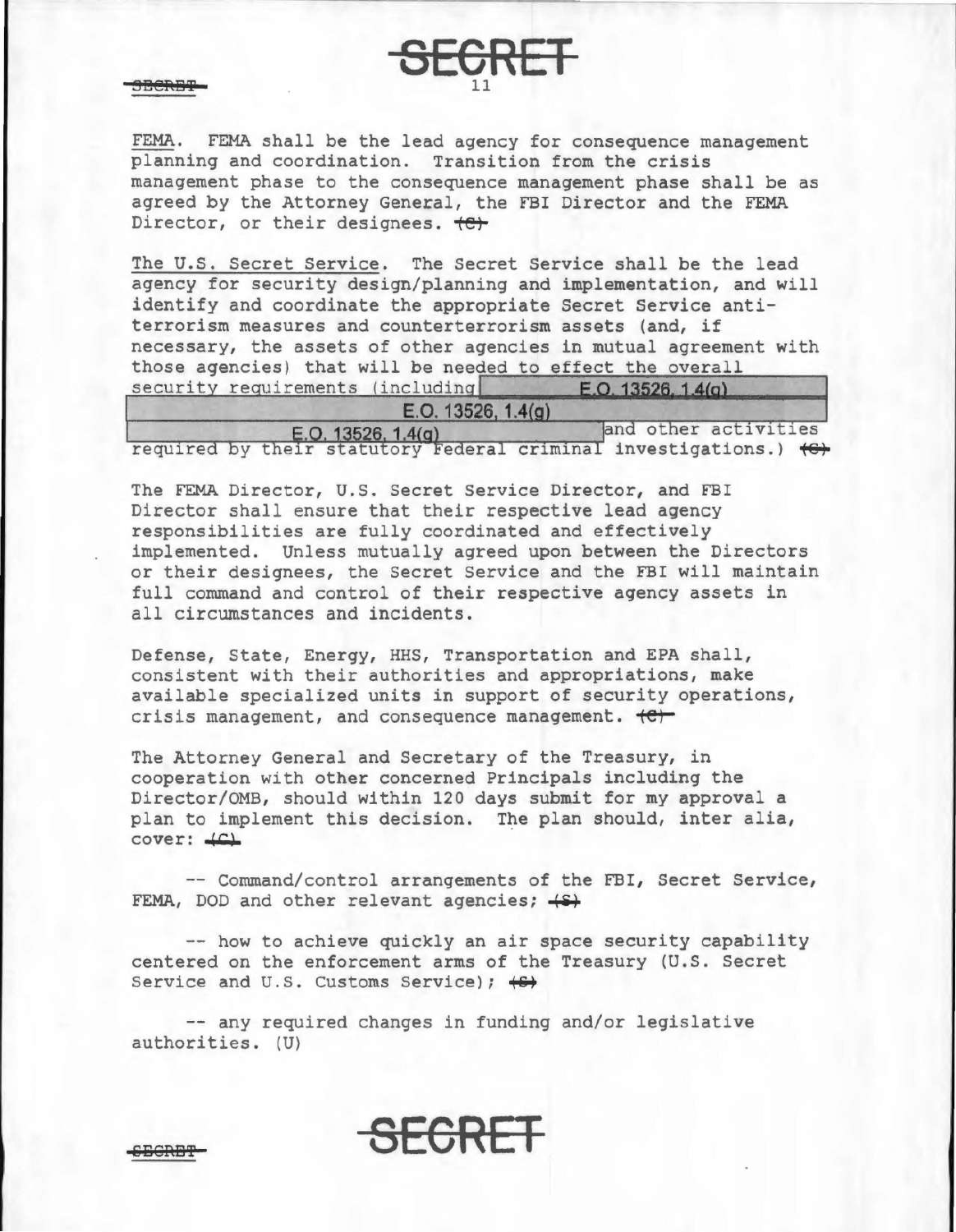2. National Capital Area Rapid Response Capability for a WMD Terrorist Incident: The most inviting domestic target for a terrorist employing WMD is downtown Washington and the national security headquarters nearby in Virginia. Yet there is no specialized explosive ordnance disposal team in the Washington area trained or equipped to deal with WMD; or any detection and alerting system to identify when WMD move into the metropolitan area on main approach routes. Accordingly, we must be able to detect and safely deal with any WMD within or approaching Washington, DC.  $\leftrightarrow$ 

**SECRET** 

-- The Secretary of Defense, in coordination with the Secretary of Energy, shall ensure that there is a robust capability to render safe a nuclear, biological, or chemical device in the National Capital area and that such a capability be deployable in the shortest time possible.  $\overleftrightarrow{c}$ 

-- DOE will lead a technology research and demonstration project to examine the feasibility of installing covert WMD detection systems on approaches to the metropolitan area.  $\leftrightarrow$ 

E.O. 13526, 1.4(g)

4. Statutory Authority and FUnding for Combating Terrorism Operations: The burden for finding the statutory authority to

**SECRET**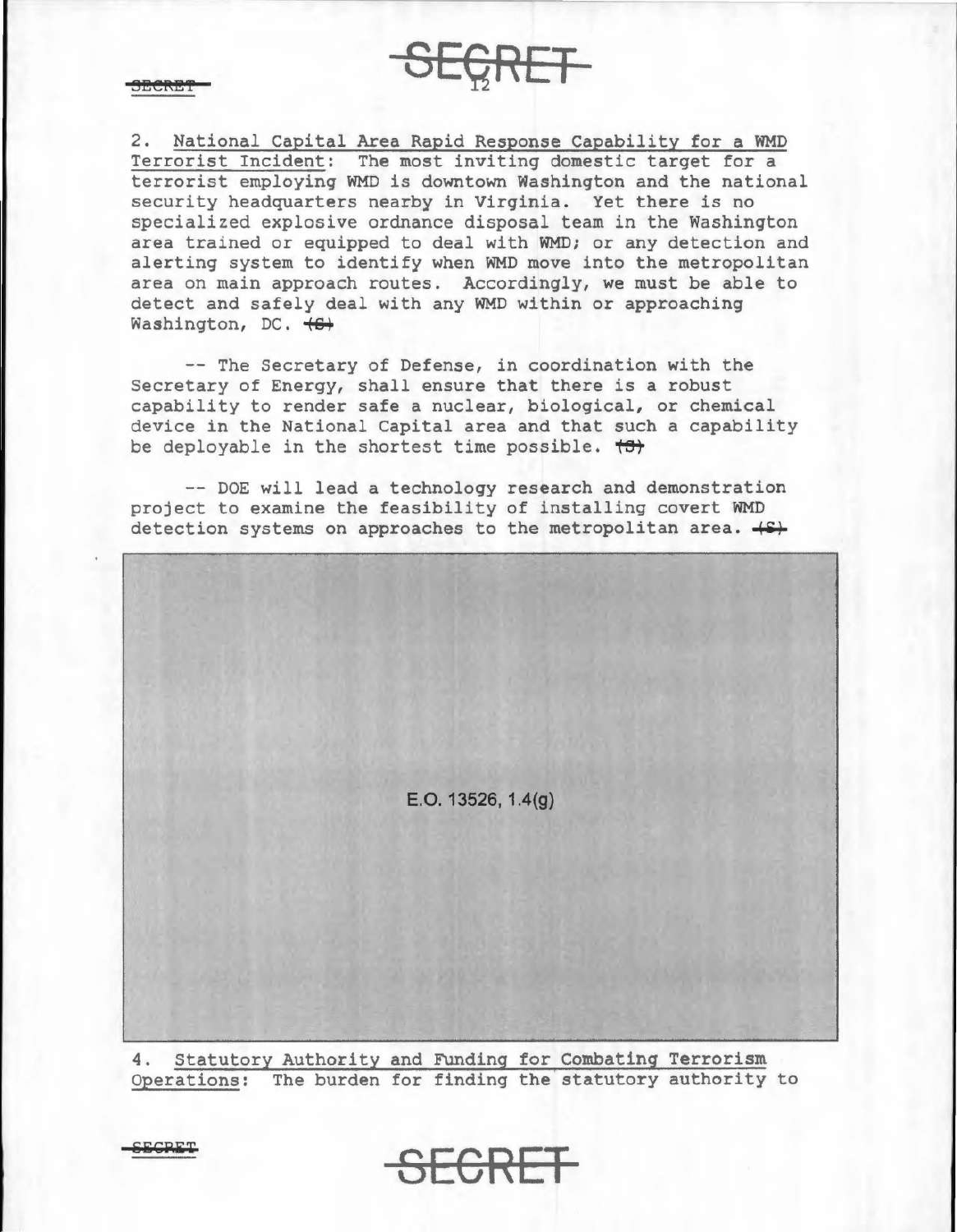use resources during combating terrorism operations is unfairly left to each agency. Therefore, the Secretary of Defense and the Attorney General, in coordination with the OMB Director, will develop comprehensive proposals for statutory authority for funding to combat terrorism operations. These proposals shall be submitted to the APNSA within 120 days. (U)  $\overline{5}$ . Exercises: There shall be at least one and

 $CCEW$ 

Exercises: There shall be at least one annual exercise involving the participation of Agency Erincipals to validate policies, procedures, and capabilities \for the resolution of unconventional attacks against the U.S. and its citizens.  $\leftrightarrow$ 

## **Implementation** I

**eEGl?tl&T** 

National Coordinator for Security, Infrastructure Protection, and Counter-Terrorism: Program coordination in support of this Directive will be under the auspices of the National Coordinator. for Security, Infrastructure Protection and Counter-Terrorism. While not directing the activities of agencies, the National Coordinator will integrate the Government's policies and programs on unconventional threats to the homeland and Americans abroad: attacks on our infrastructure, cyber systems, and government operations, terrorism, and defenses against covert delivery of weapons of mass destruction. Reporting to the APNSA shall be an NSC staff Senior Director for Infrastructure Protection and a Senior Director for Counter-Terrorism. In the context of the established annual budget process the National Coordinator will provide advice regarding the budgets for counter-terrorism. (U)

I

! For these purposes, the National Coordinator will chair assistant secretary/flag rank groups, reporting to the Deputies Committee (or, at the call of its chair), the Principals Committee) including:

-- The Counter-Terrorism Security Group (CSG) to coordinate counter-terrorism issues and review ongbing crisis operations/ activities concerning foreign terrorism and domestic terrorism with significant foreign involvement;  $\overline{+6+}$ I

-- Critical Infrastructure Coordination Group (CICG) to coordinate the implementation of the Presidential Decision Directive on Critical Infrastructure;  $\leftrightarrow$ I

 $-$  -- The Weapons of Mass Destruction! Preparedness (WMDP), Consequence Management and Protection Group to coordinate policies and programs relating to Weapohs of Mass Destruction.  $(WMD)$  emergency preparedness, training, equipping and organizing